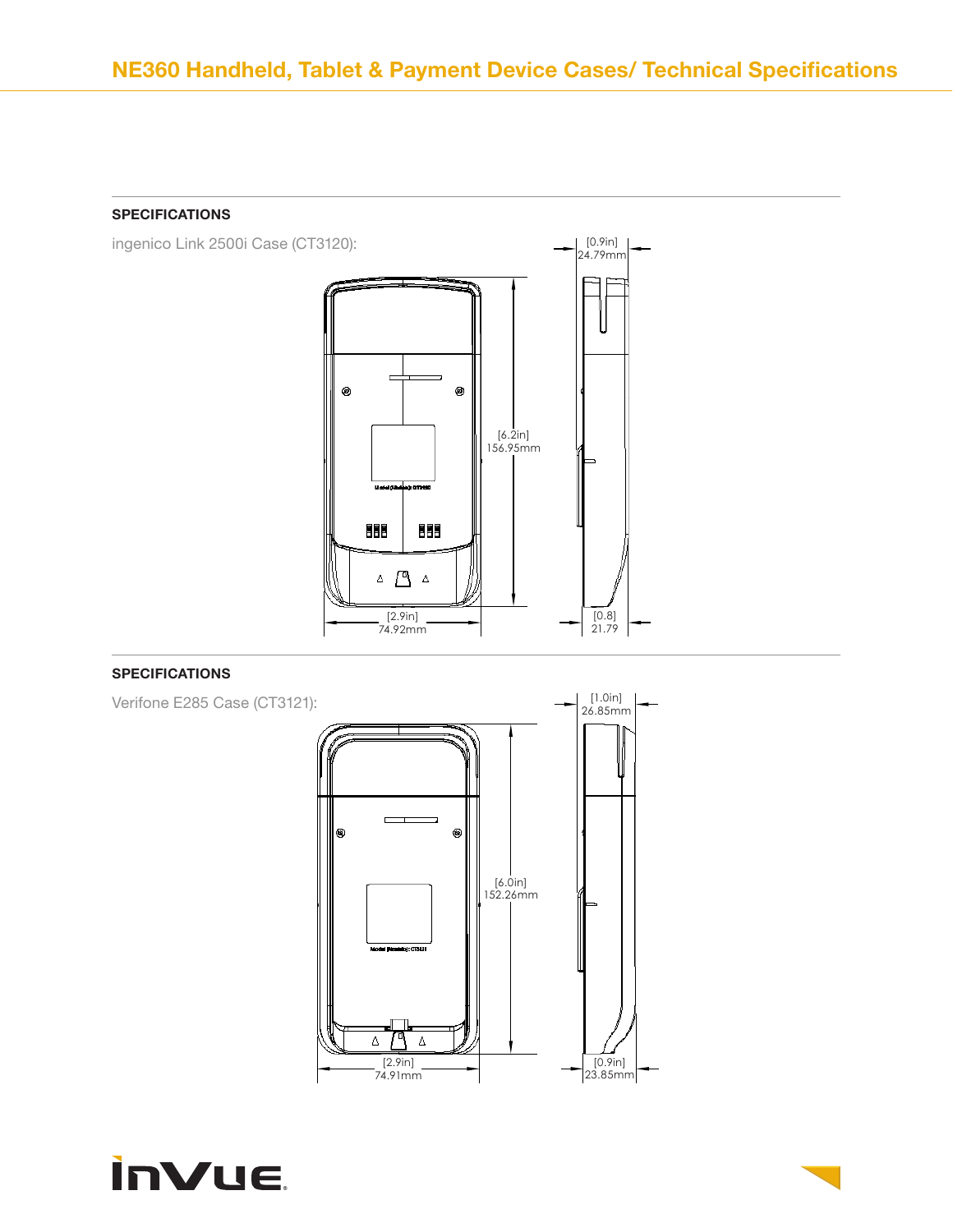

iPad Mini 5 Case - Not for USB E355 (CT3124):



[0.6]

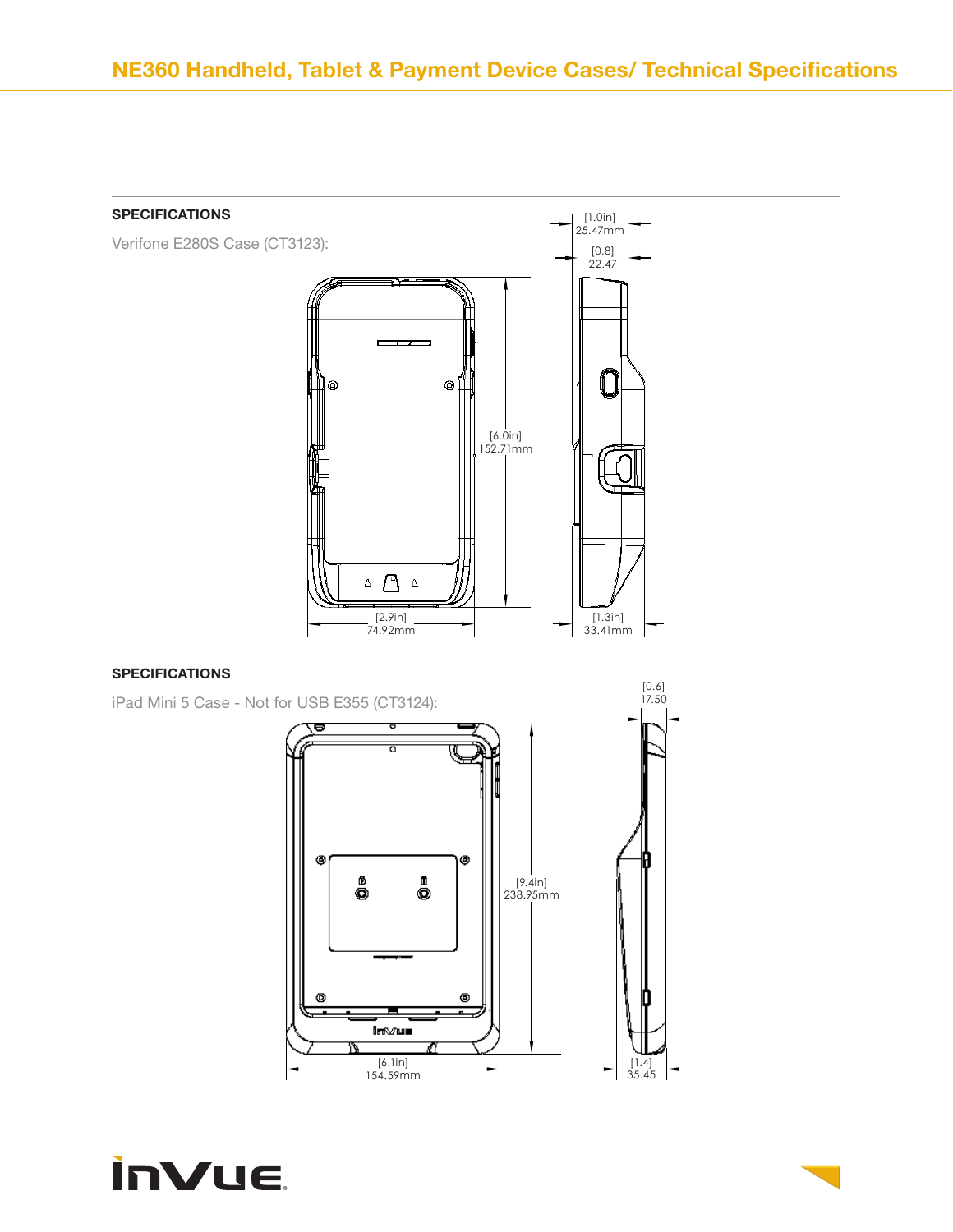Samsung Tab Active 3 Case (CT3125):



# SPECIFICATIONS

Samsung XCOVER Pro Case (CT3126):



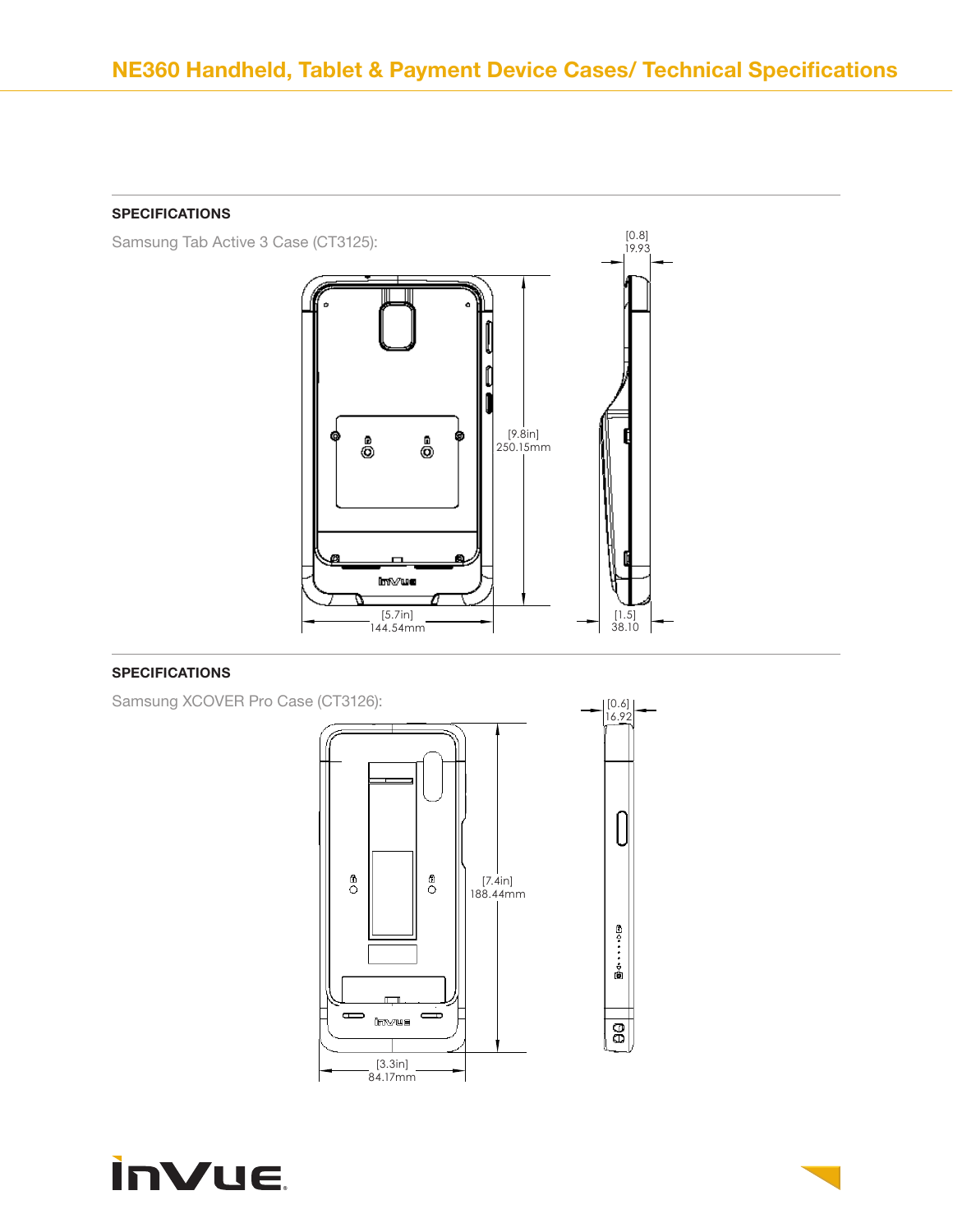Zebra TC5X w/ Zebra Rugged Cover Case (CT3127):



# SPECIFICATIONS

ingenico Link2500 Standard Case (CT3128):



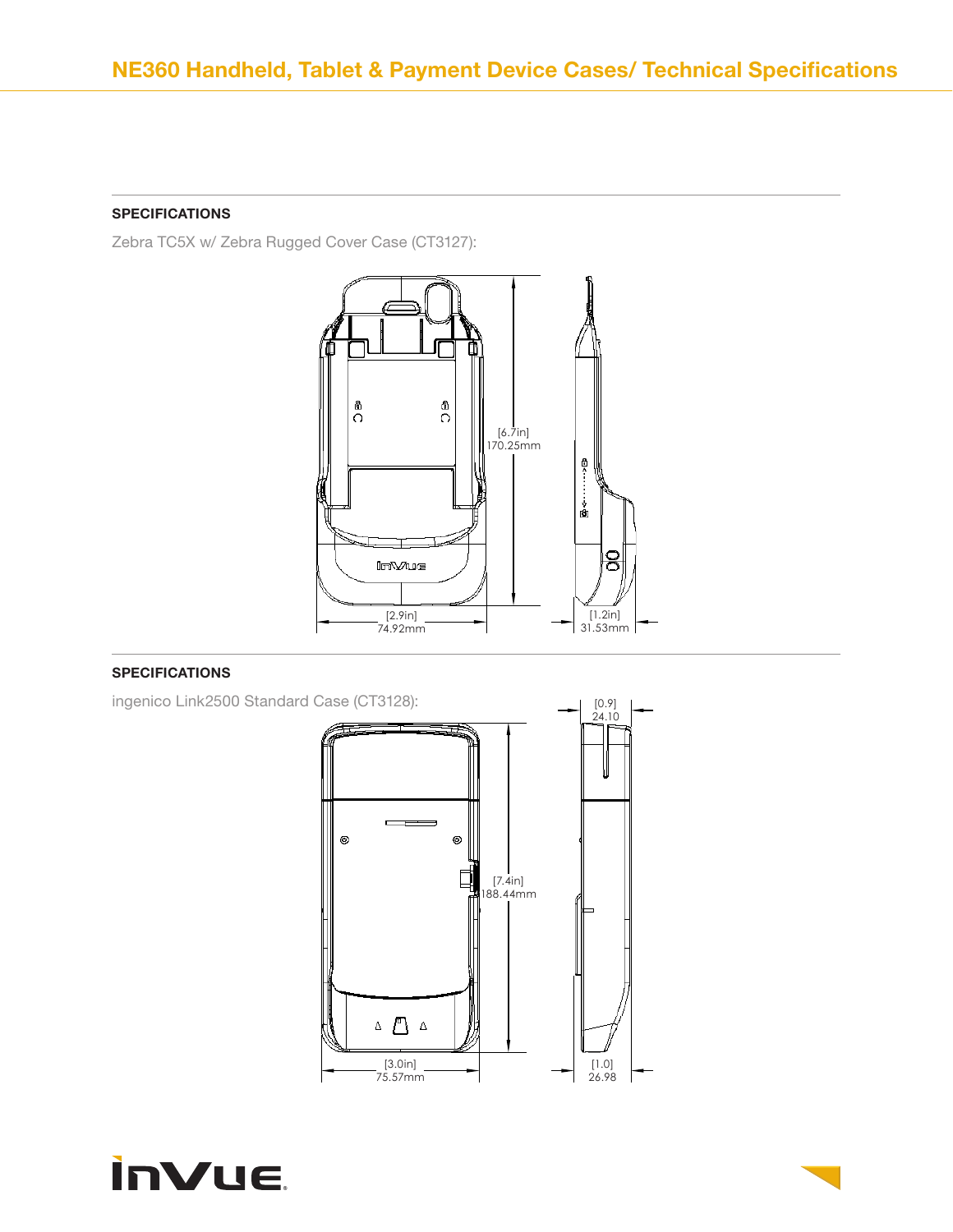Microsoft Surface Go 2/3 Case (CT3138):





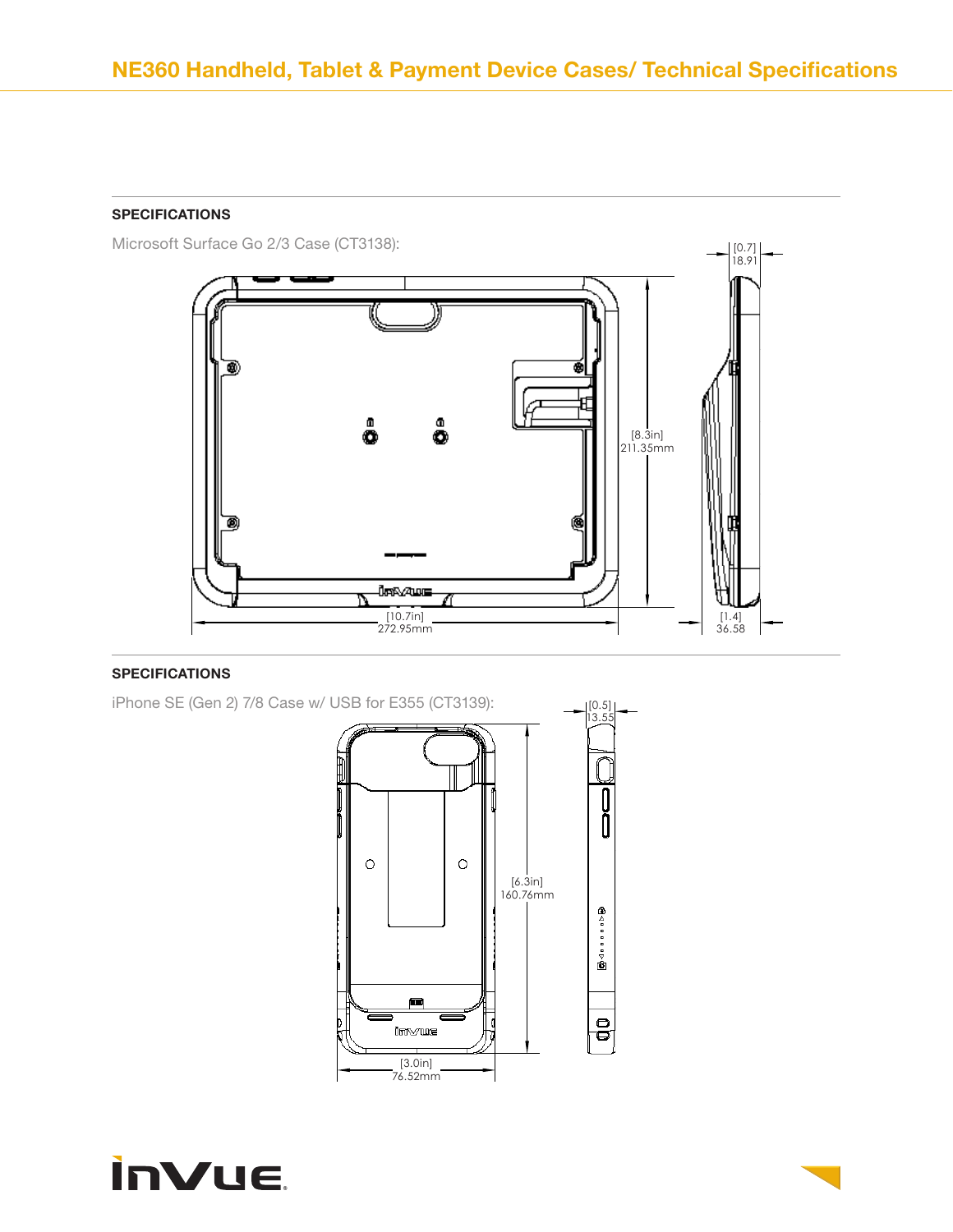ingenico iSMP4 Case (CT3141):



## SPECIFICATIONS

Zebra TC21/26 Case (CT3143):



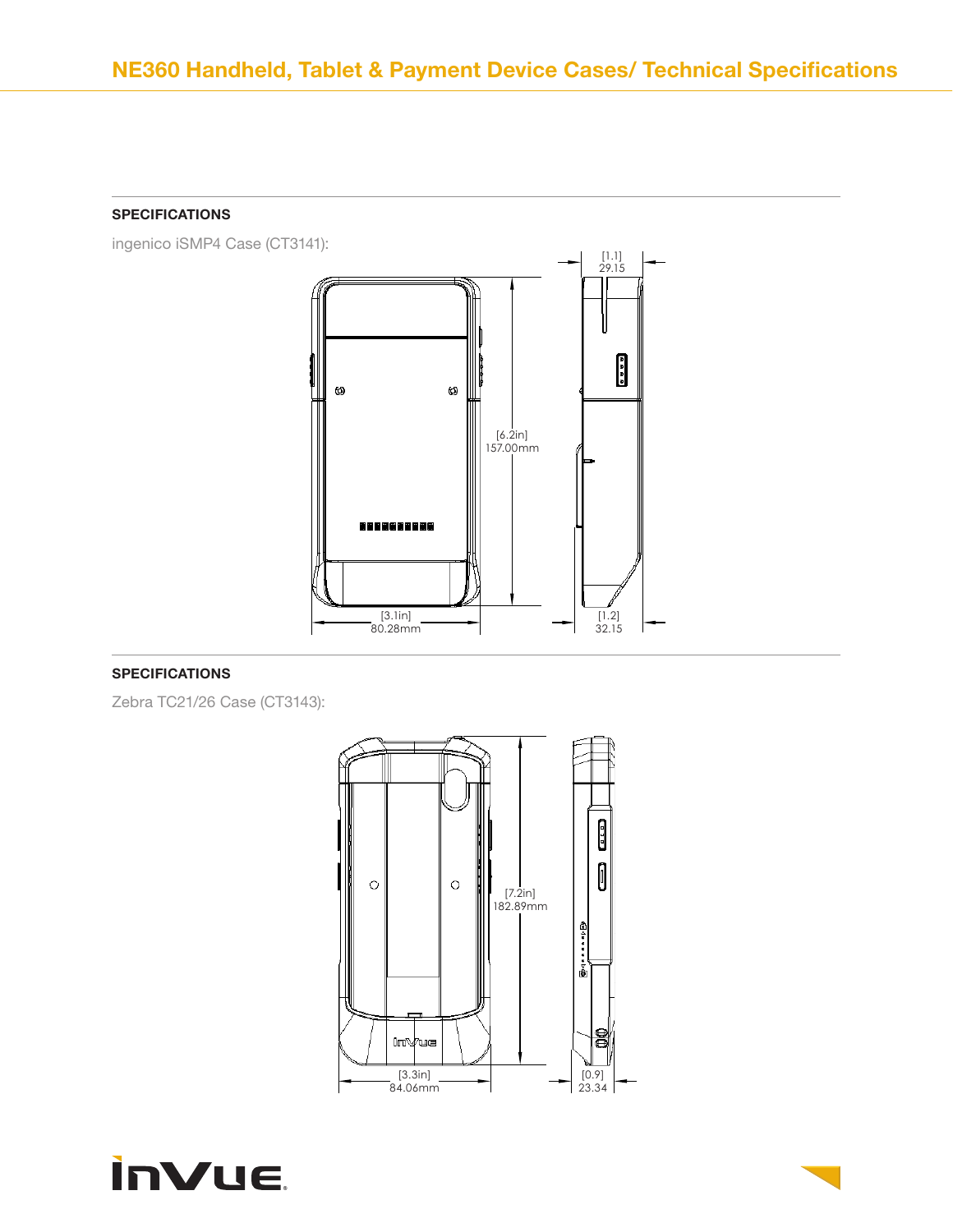iPod Gen 5/6/7 Case w/ USB for E355 (CT3149):



## SPECIFICATIONS

Verifone E355 Case (CT3150):



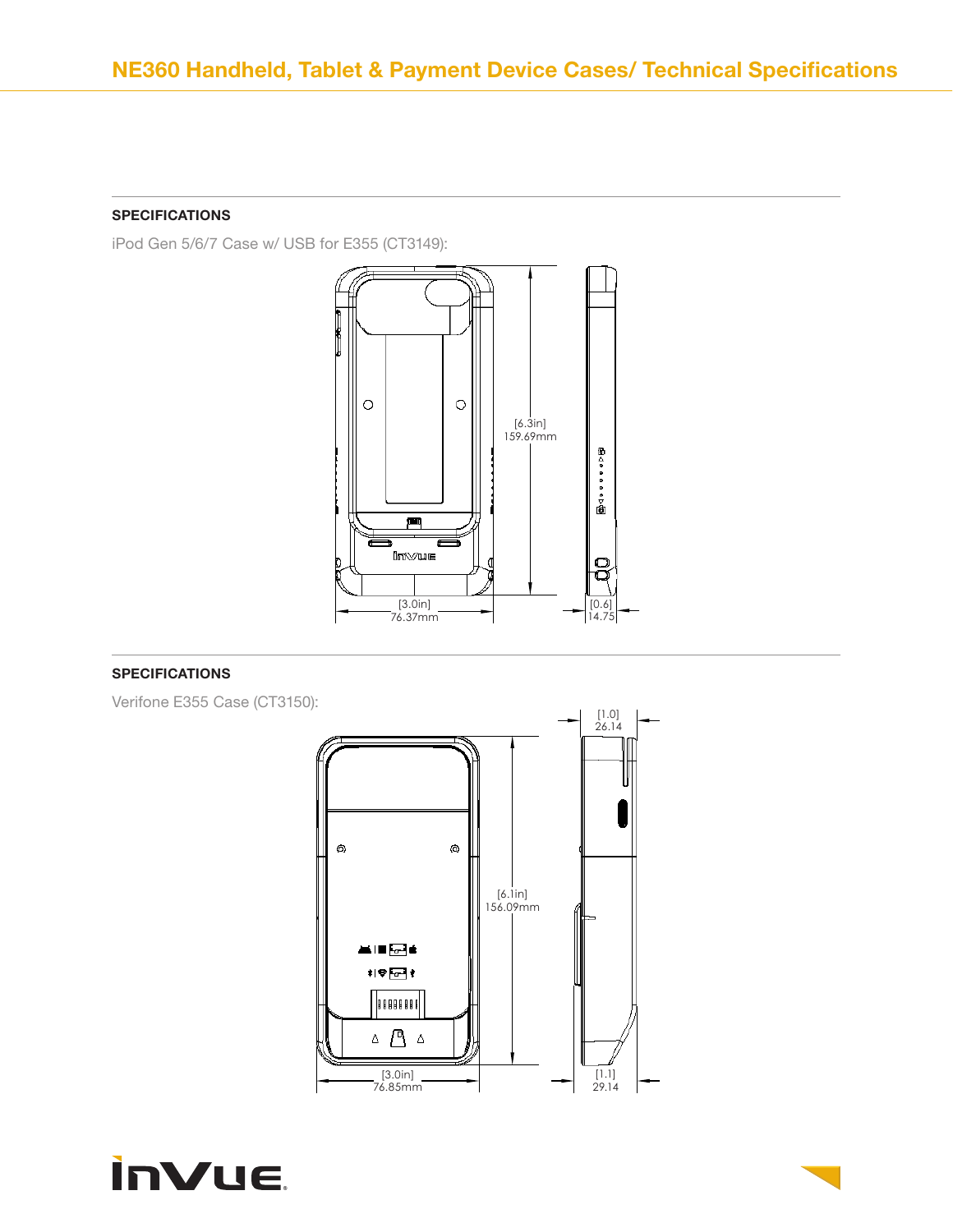iPod Gen 5/6/7 Case - Not for USB E355 (CT3152):





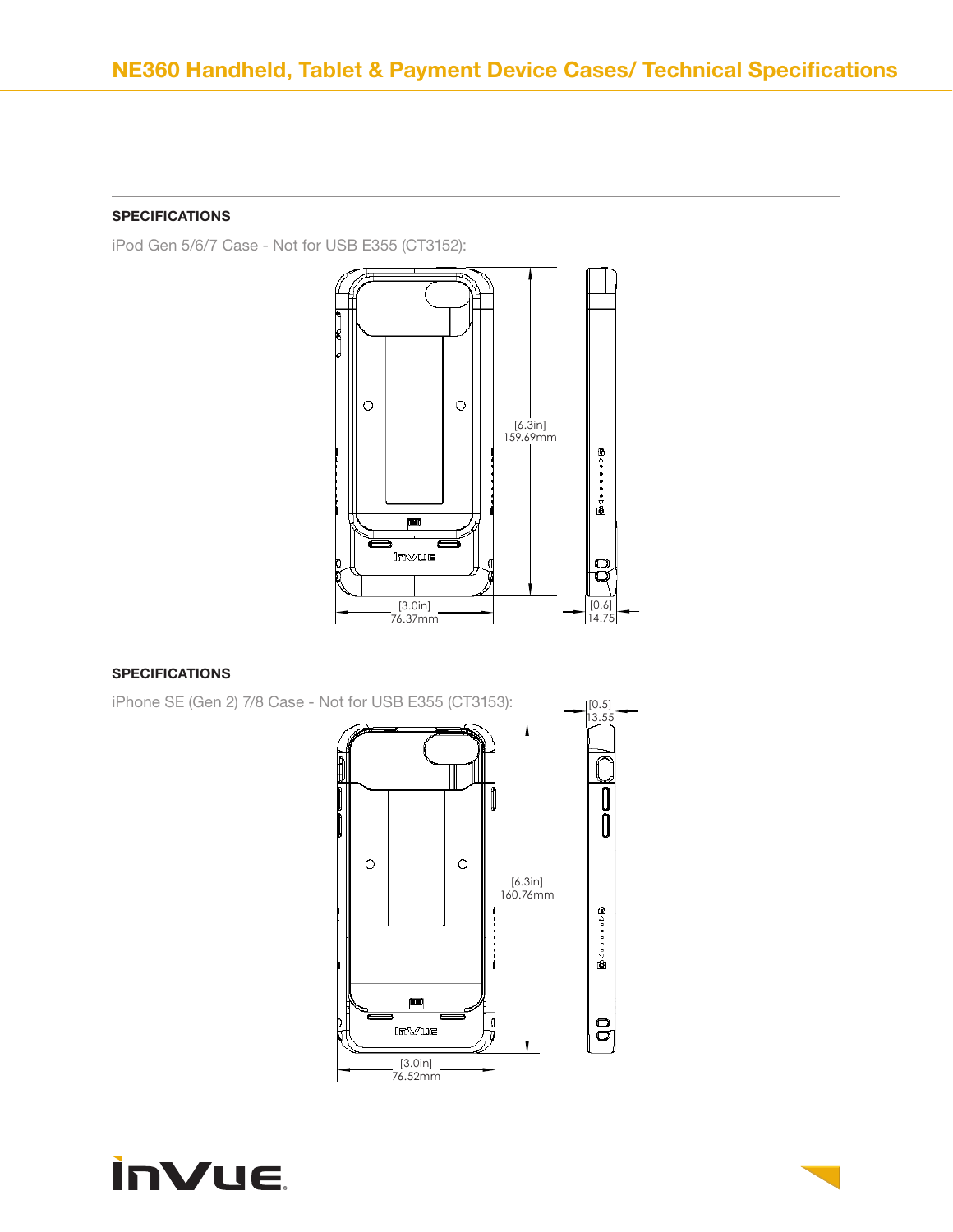



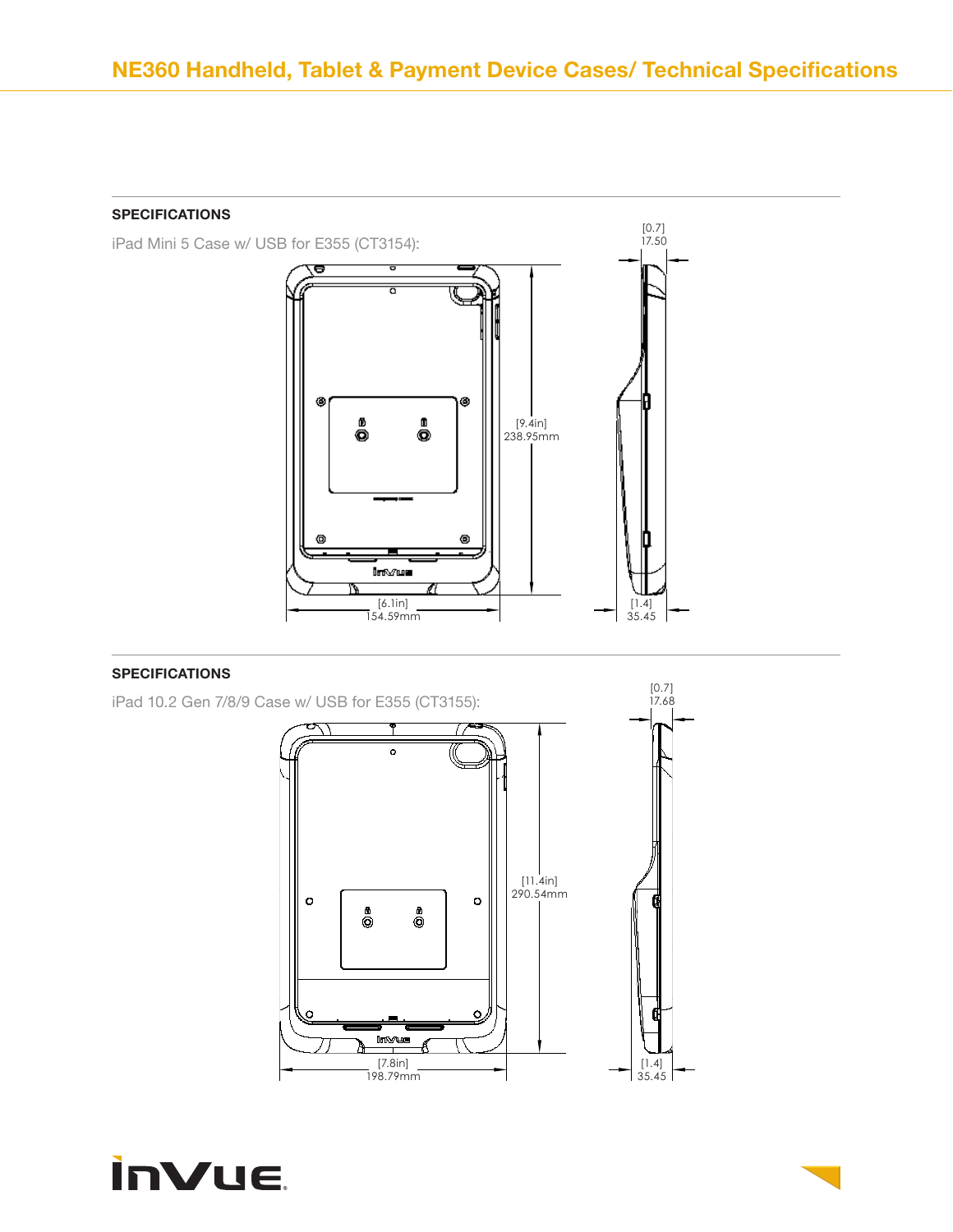

# **inVue**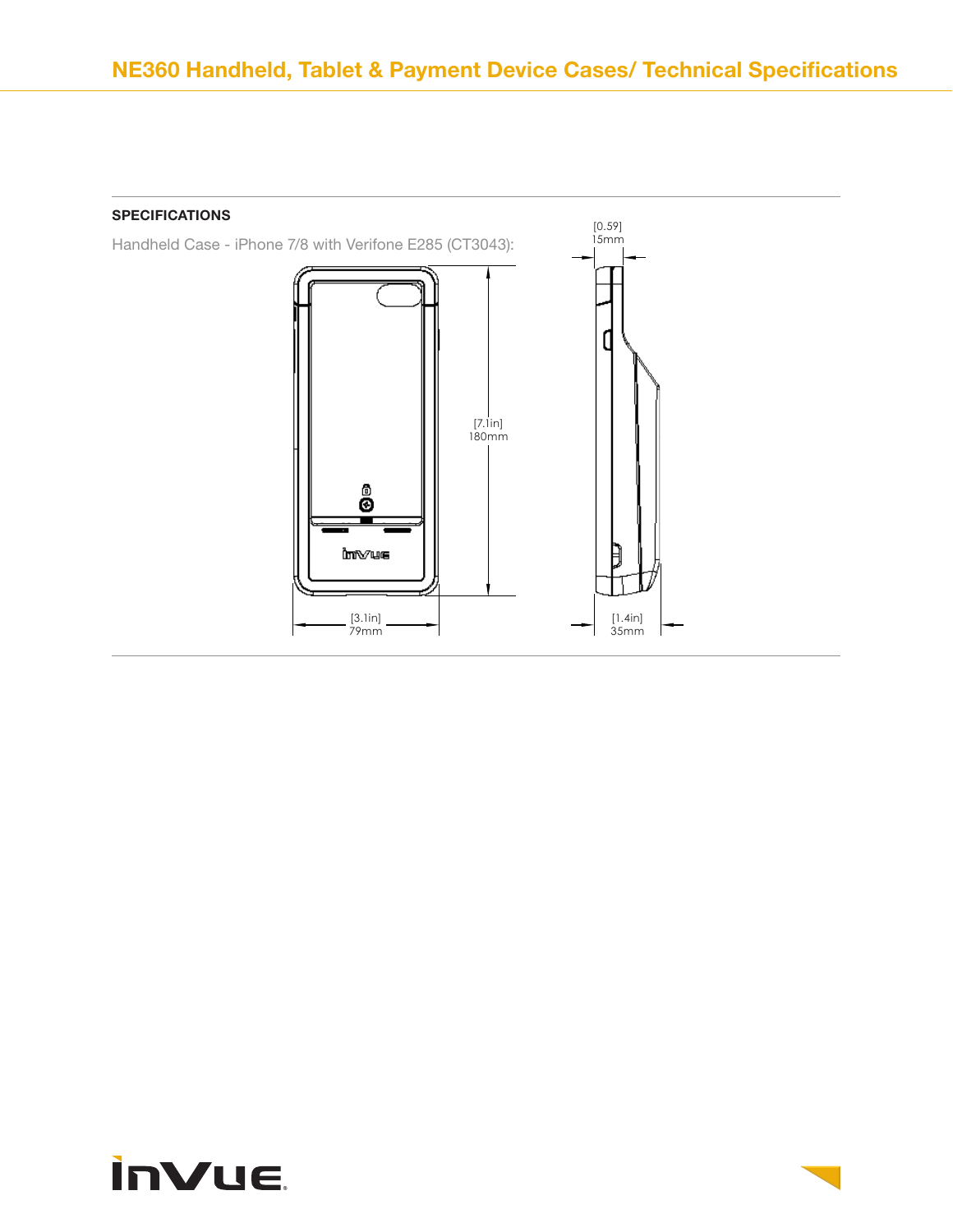CT3120 Replacement Cap - 2 Pieces (CT3120-CAP):



CT3121 Replacement Cap - 2 Pieces (CT3121-CAP):



CT3123 Replacement Cap - 2 Pieces (CT3123-CAP):



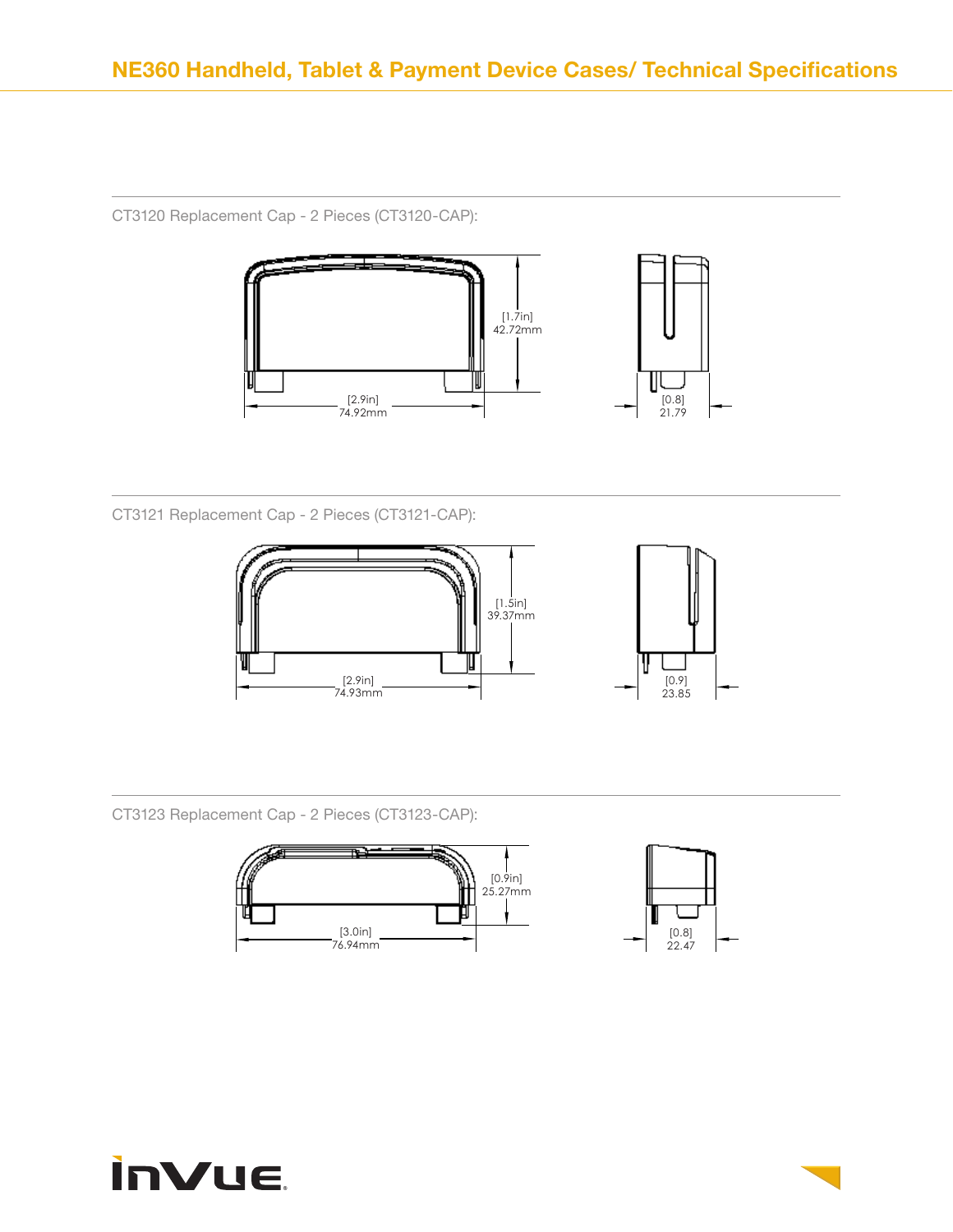CT3126 Replacement Cap - 2 Pieces (CT3126-CAP):



CT3128 Replacement Cap - 2 Pieces (CT3128-CAP):



CT3139 & CT3153 Replacement Cap - 2 Pieces (CT3139-53-CAP):





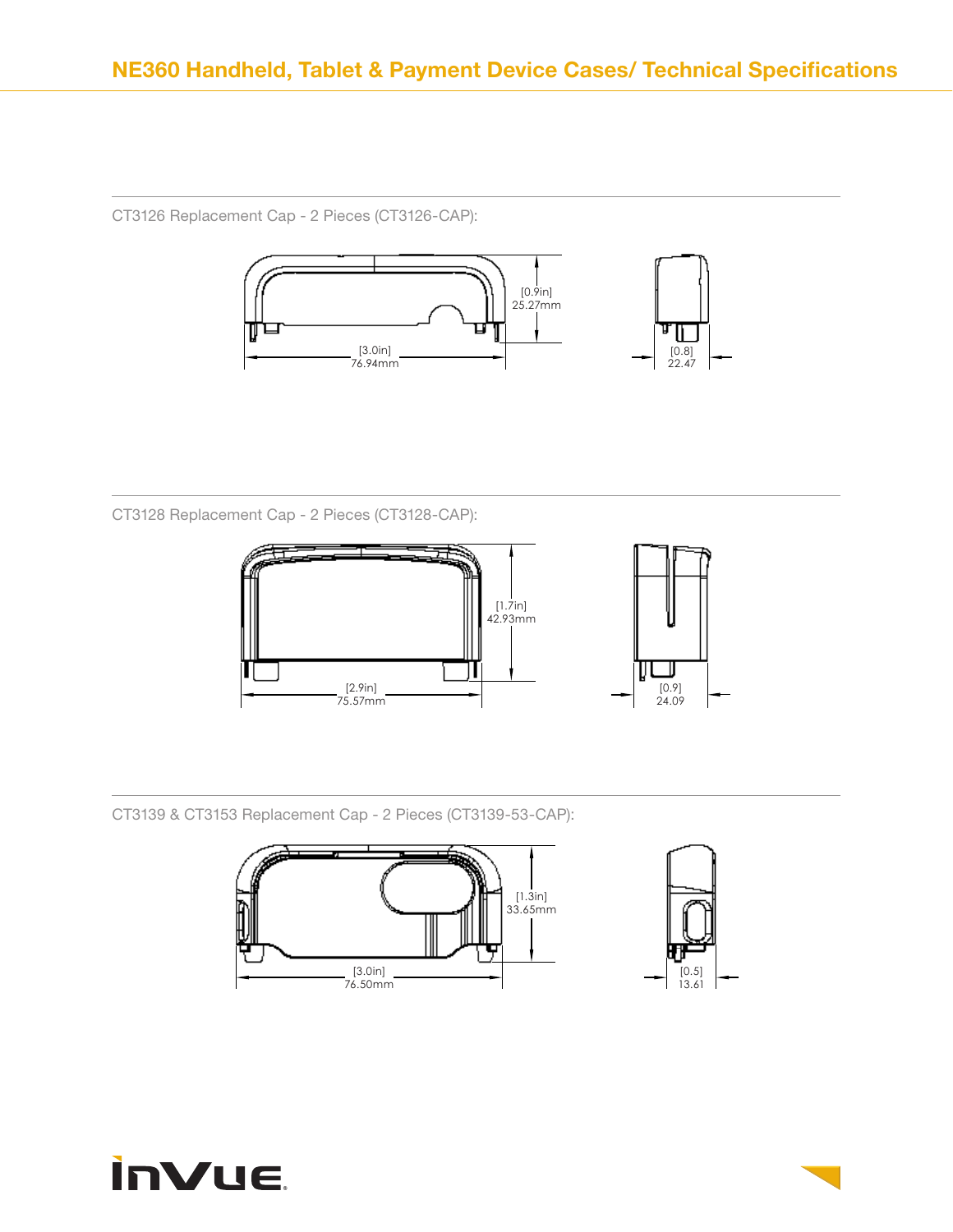CT3141 Replacement Cap - 2 Pieces (CT3141-CAP):



CT3143 Replacement Cap - 2 Pieces (CT3143-CAP):



CT3149 & CT3152 Replacement Cap - 2 Pieces (CT3149-52-CAP):





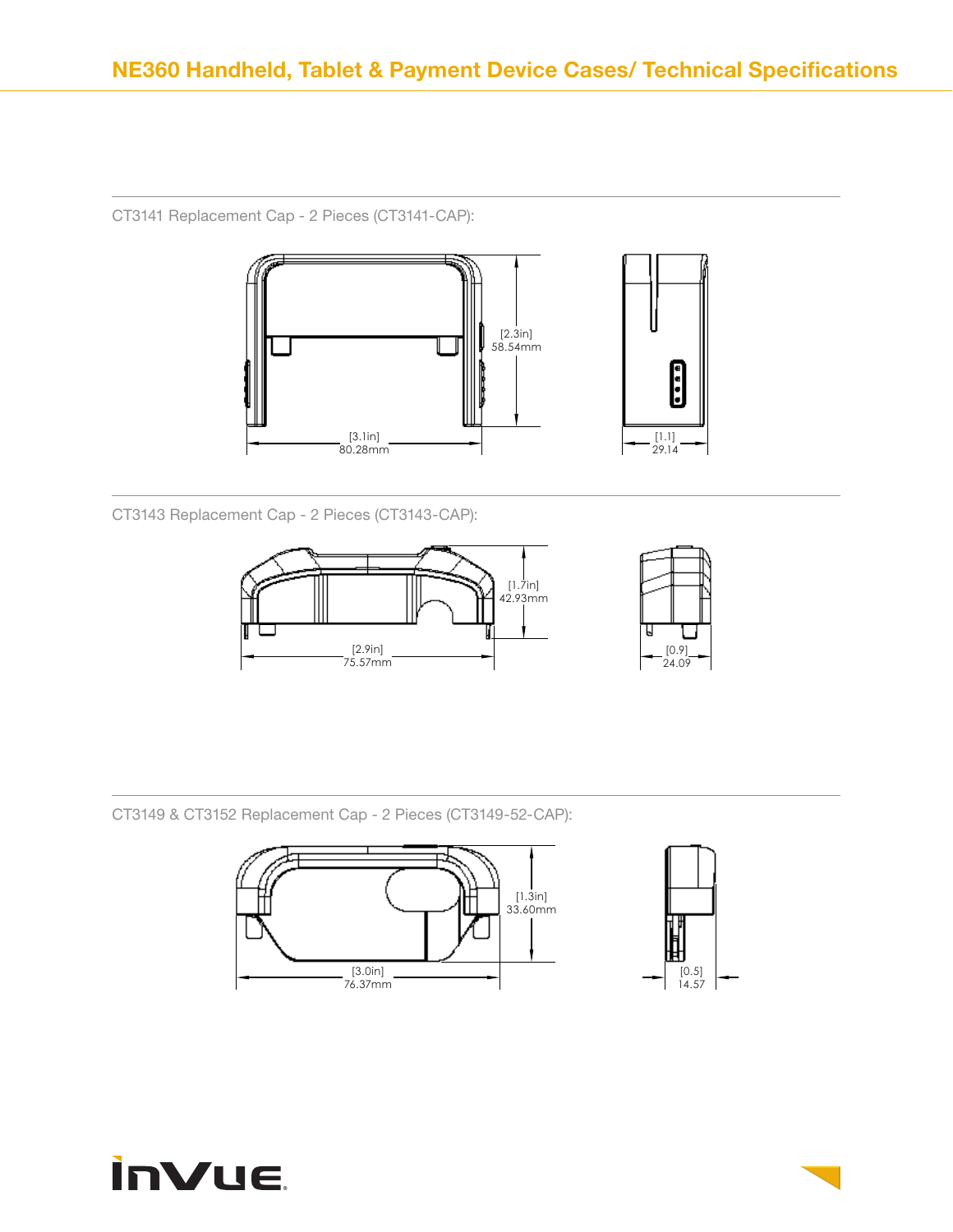

CT3150 Replacement Cap - 2 Pieces (CT3150-CAP):

Replacement Shoulder Strap Clips, 2 Pieces - Comes Standard with all NE360T Tablet Cases (CT3151):



Replacement mPOS Payment Device Case Screws & Driver (CT3157):



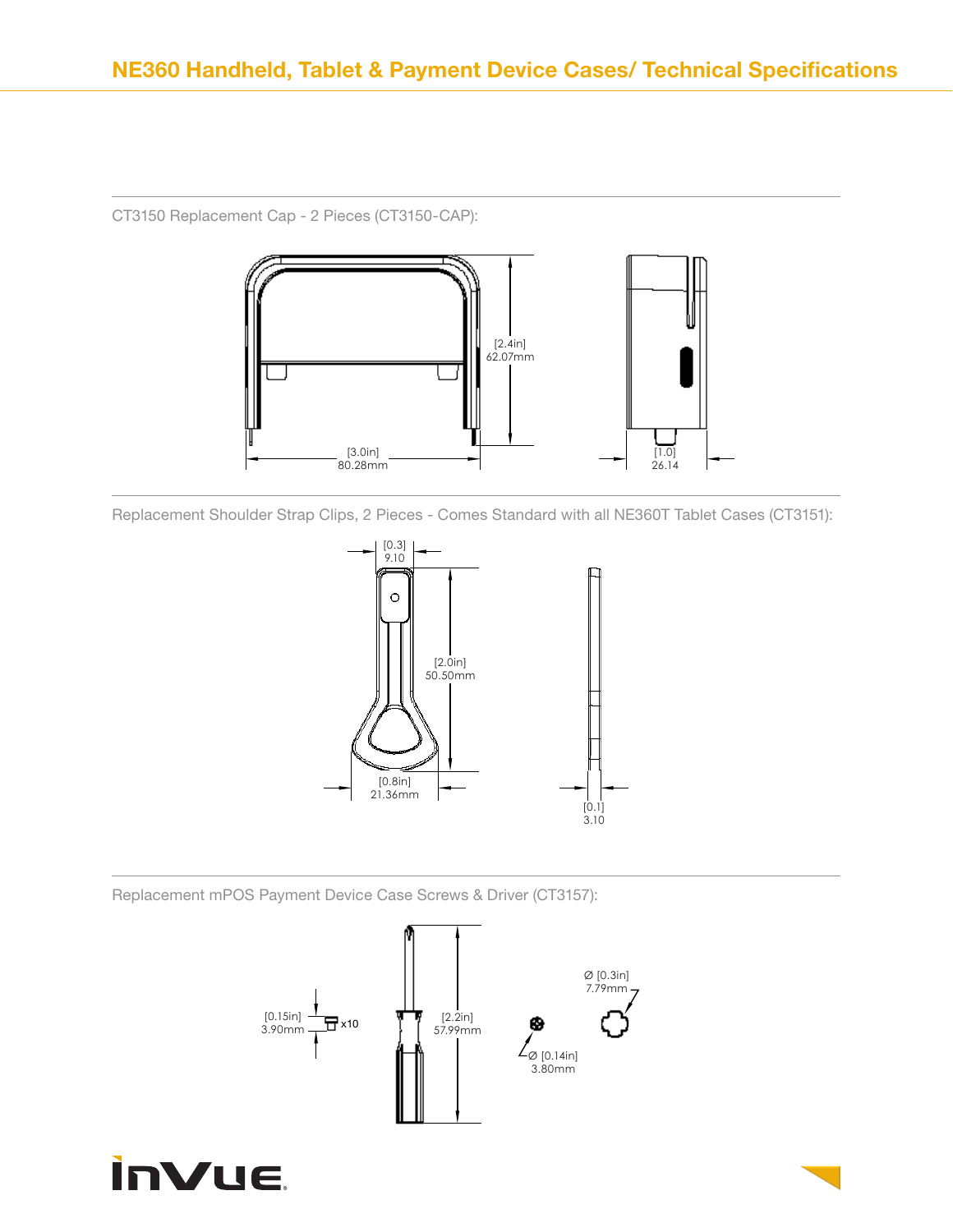

Replacement mPOS Tablet Case Handstrap - Comes Standard with all NE360T Tablet Cases (CT3074):



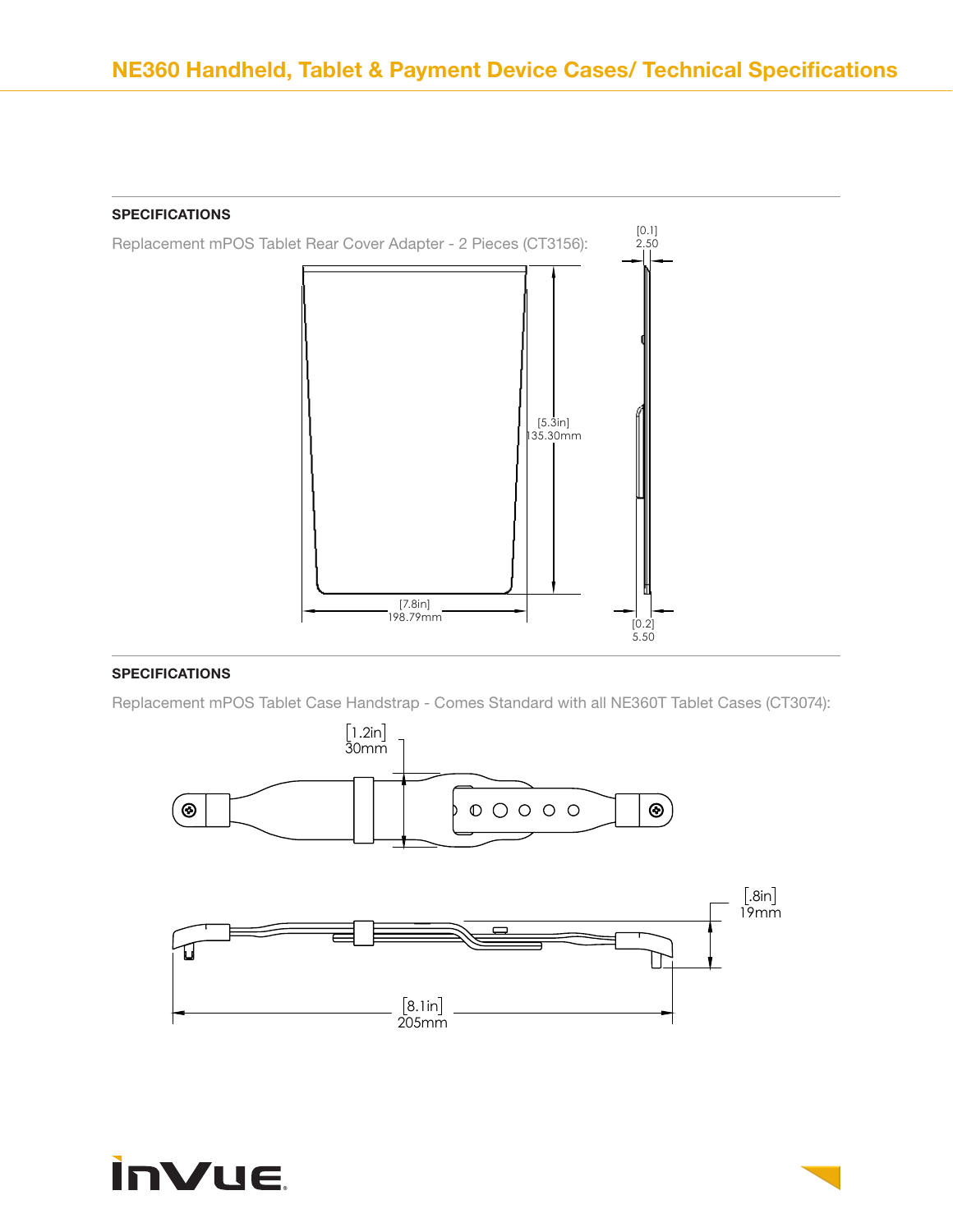mPOS Case Single Charger (CT3051):



mPOS Case 5up Gang Charger (CT3052):

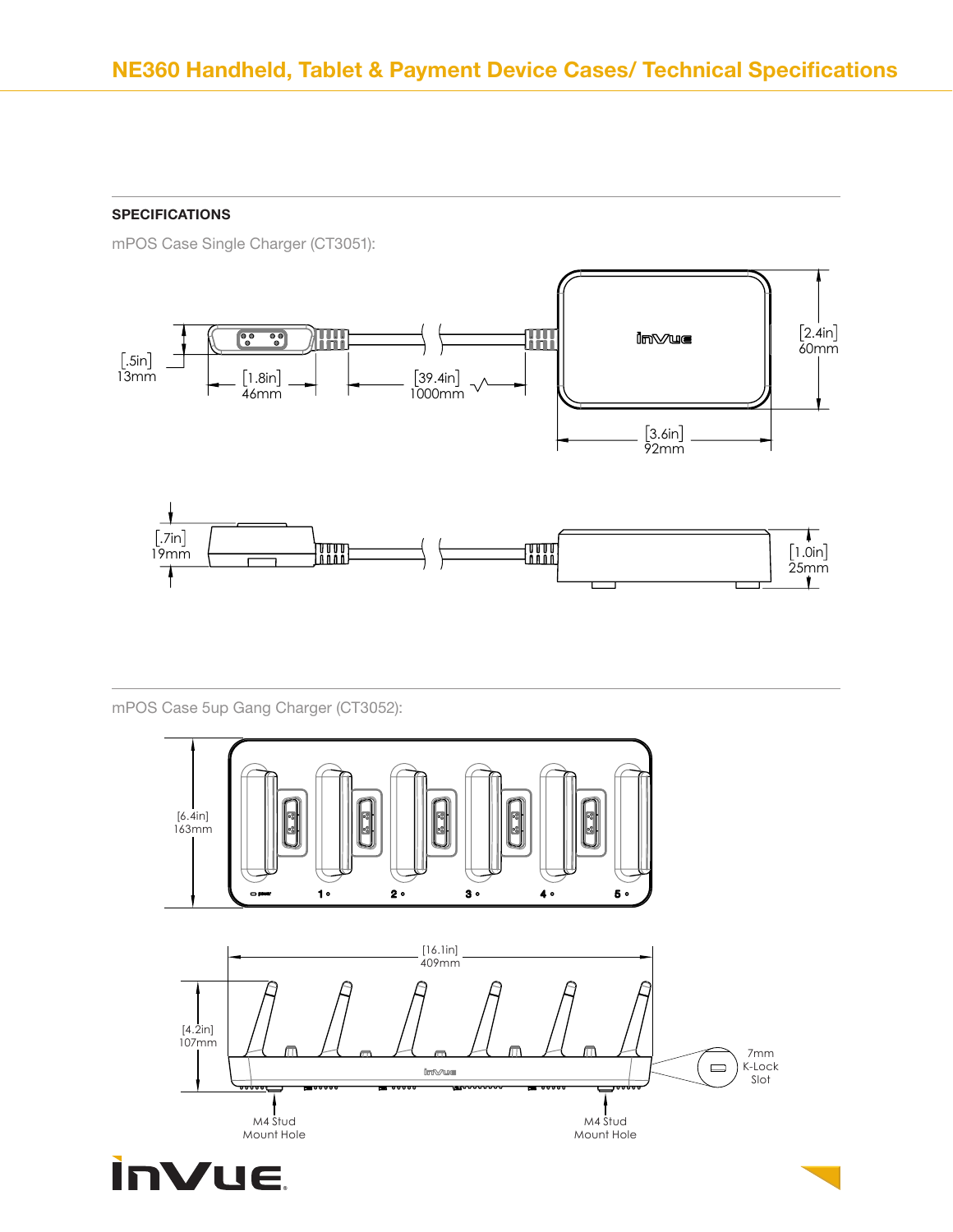mPOS Case Counter Mount for Single Position Charger (CT3053):







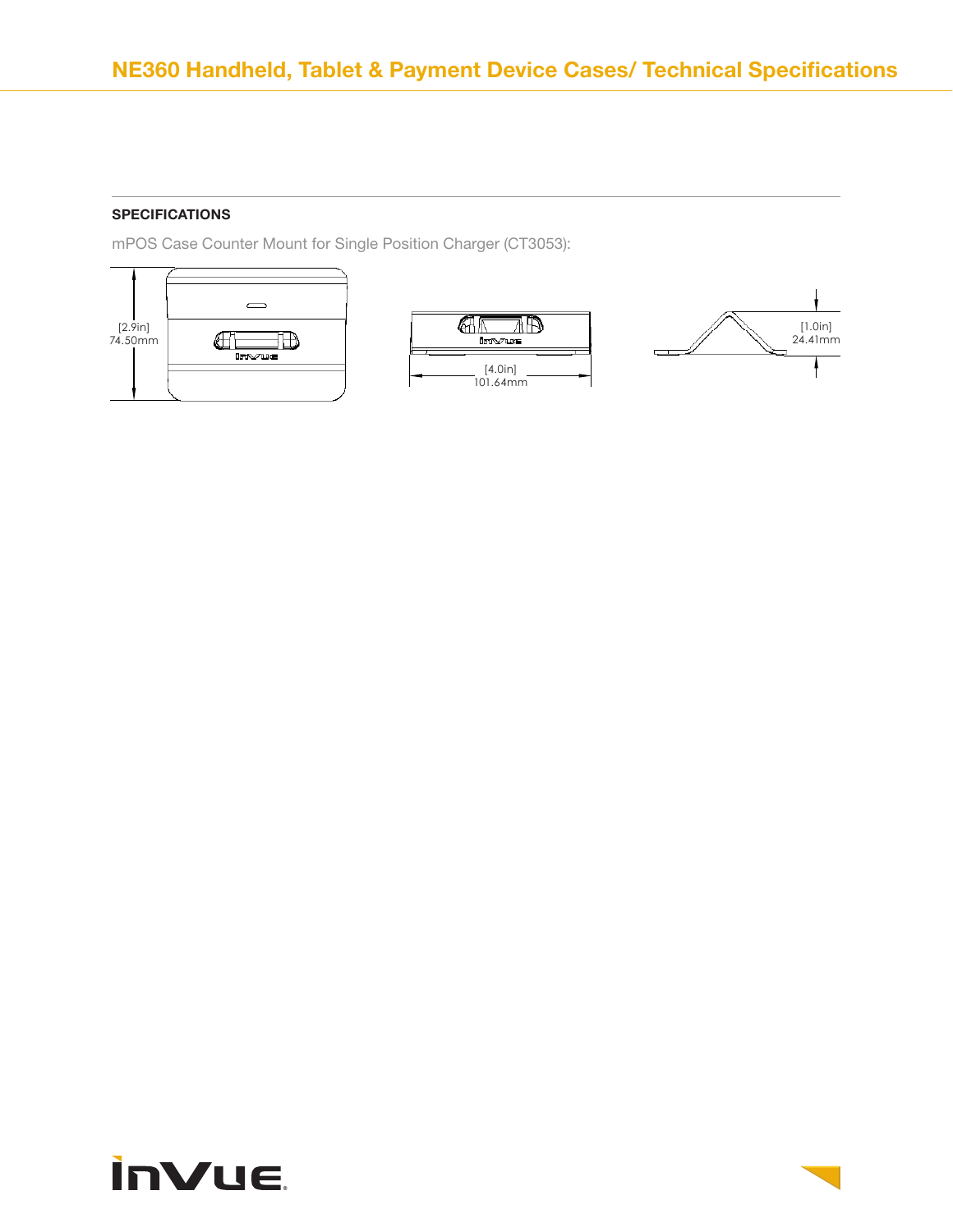#### NE360 HOST DEVICE & PAYMENT DEVICE CASES

**inVue** 

| <b>ORDER CODE</b> | <b>DESCRIPTION</b>                                                              |
|-------------------|---------------------------------------------------------------------------------|
| CT3120            | ingenico Link 2500i Case                                                        |
| CT3121            | Verifone E285 Case                                                              |
| CT3123            | Verifone E280S Case                                                             |
| CT3124            | iPad Mini 5 Case - Standard Case, NOT for USB Connected Verifone E355           |
| CT3125            | Samsung Active 3 Case                                                           |
| CT3126            | Samsung XCOVER Pro Case                                                         |
| CT3127            | Zebra TC5X w/ Zebra Rugged Cover Case                                           |
| CT3128            | ingenico Link2500 Standard Case                                                 |
| CT3138            | Microsoft Surface Go 2/3 Case                                                   |
| CT3139            | iPhone SE (Gen 2) 7/8 Case w/ USB for E355                                      |
| CT3141            | ingenico iSMP4 Case                                                             |
| CT3143            | Zebra TC21/26 Case                                                              |
| CT3149            | iPod Gen 5/6/7 Case w/ USB for E355                                             |
| CT3150            | Verifone E355 Case                                                              |
| CT3152            | iPod Gen 5/6/7 Case - Standard Case, NOT for USB Connected Verifone E355        |
| CT3153            | iPhone SE (Gen 2) 7/8 Case - Standard Case, NOT for USB Connected Verifone E355 |
| CT3154            | iPad Mini 5 Case w/ USB for E355                                                |
| CT3155            | iPad 10.2 Gen 7/8/9 Case w/ USB for E355                                        |
| CT3043            | Handheld Case for iPhone 7/8 with Verifone E285                                 |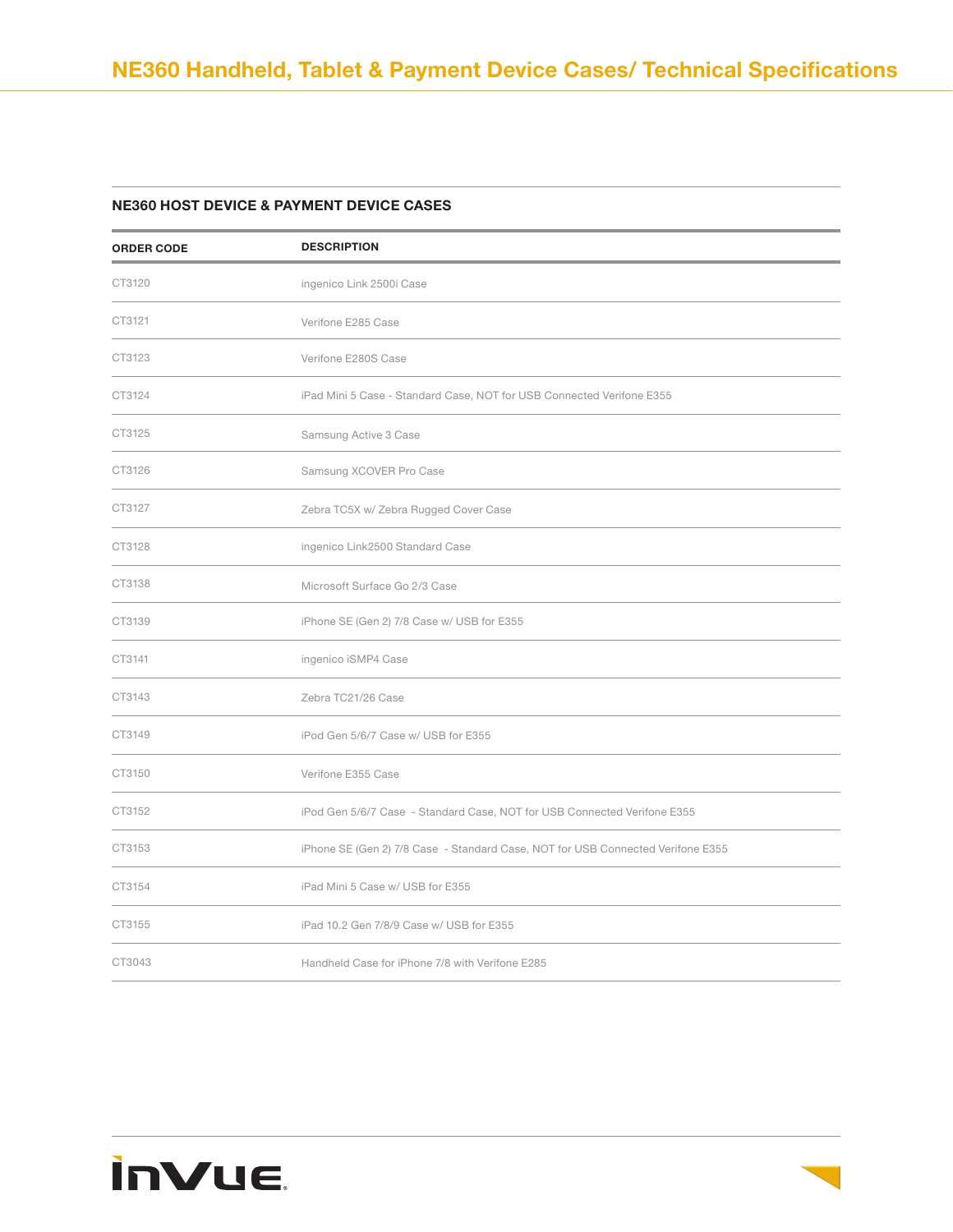#### NE360 HOST DEVICE & PAYMENT DEVICE REPLACEMENT CAPS

| <b>ORDER CODE</b> | <b>DESCRIPTION</b>                         |
|-------------------|--------------------------------------------|
| CT3120-CAP        | CT3120 Replacement Cap - 2 Pieces          |
| CT3121-CAP        | CT3121 Replacement Cap - 2 Pieces          |
| CT3123-CAP        | CT3123 Replacement Cap - 2 Pieces          |
| CT3126-CAP        | CT3126 Replacement Cap - 2 Pieces          |
| CT3128-CAP        | CT3128 Replacement Cap - 2 Pieces          |
| CT3139-53-CAP     | CT3139 & CT3153 Replacement Cap - 2 Pieces |
| CT3141-CAP        | CT3141 Replacement Cap - 2 Pieces          |
| CT3143-CAP        | CT3143 Replacement Cap - 2 Pieces          |
| CT3149-52-CAP     | CT3149 & CT3152 Replacement Cap - 2 Pieces |
| CT3150-CAP        | CT3150 Replacement Cap - 2 Pieces          |

#### NE360 ACCESSORIES

| <b>ORDER CODE</b> | <b>DESCRIPTION</b>                                                                       |
|-------------------|------------------------------------------------------------------------------------------|
| CT3151            | Replacement Shoulder Strap Clips - 2 Pieces (Comes Standard for all NE360T Tablet Cases) |
| CT3157            | Replacement mPOS Payment Device Case Screws (x10) & Driver                               |
| CT3156            | Replacement mPOS Tablet Rear Cover Adapter - 2 Pieces                                    |
| CT3074            | Replacement mPOS Tablet Case Handstrap (Comes Standard for all NE360T Tablet Cases)      |